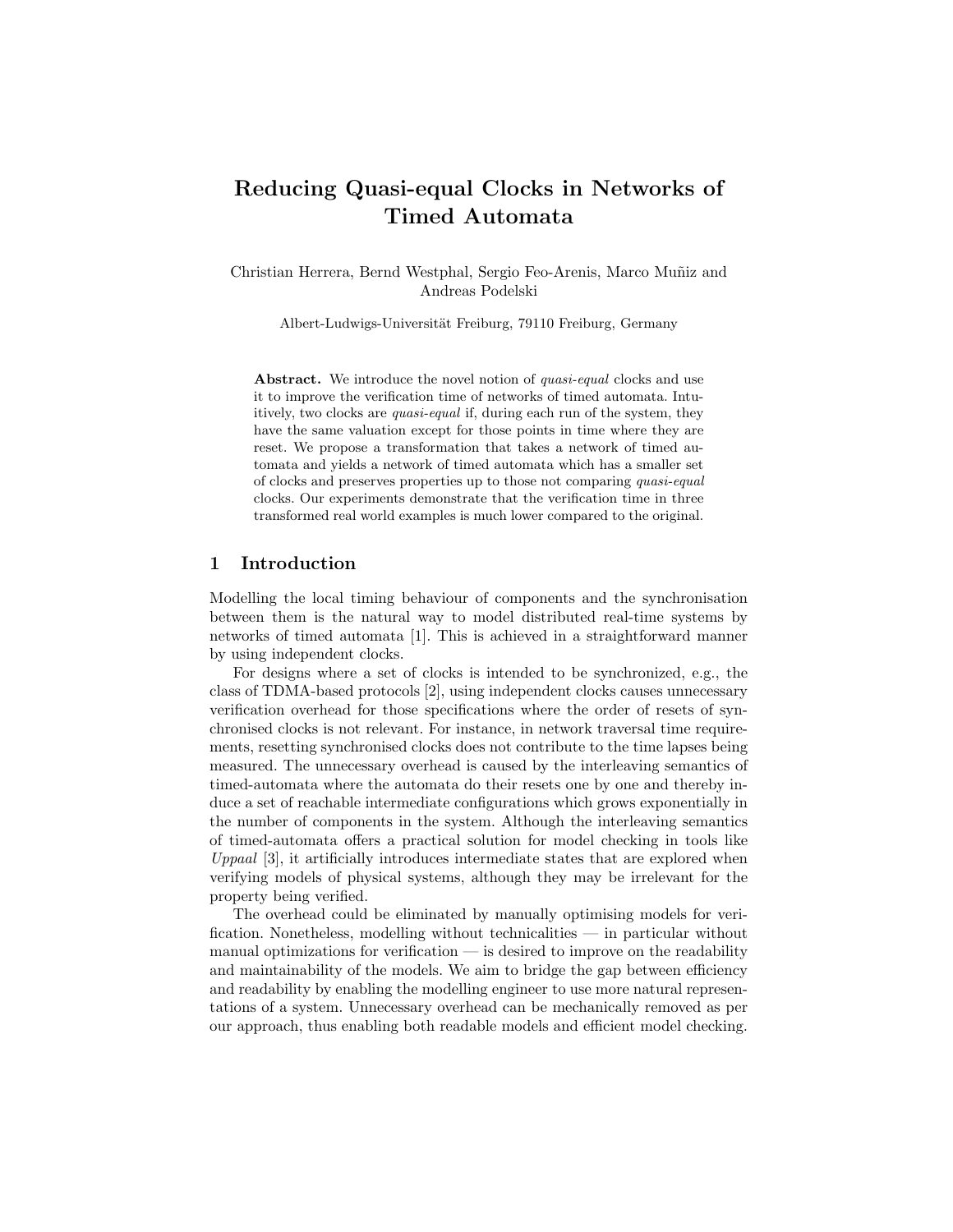To this end, we characterise clocks intended to be synchronised in the real world by the novel notion of *quasi-equality*. Intuitively, two clocks are *quasi-equal* if, during each run of the system, they have the same valuation except for those points in time where they are reset. We call the properties which, for a given network of timed automata, are independent from the ordering in which the quasi-equal clocks are reset, validable. Sets of quasi-equal clocks induce equivalence classes in networks of timed-automata. We present an algorithm that replaces all clocks from an equivalence class of quasi-equal clocks by a representative clock. The result is a network of timed automata with a smaller set of clocks. It is weakly bisimilar to the original network and thus preserves validable properties. We show that when performing clock replacement alone, properties are not necessarily preserved. Our algorithm introduces a new automaton in the network and uses auxiliary variables and broadcast synchronization channels to ensure that the semantics of the original network are preserved, up to configurations where quasi-equal clocks have different valuations. The use of our algorithm can lead to significant improvements in the verification cost of validable properties compared to the cost of verifying them in the original network.

This paper is organized as follows. In Section 2, we provide basic definitions. Section 3 introduces the formal definition of quasi-equal clocks, presents the algorithm that implements our approach on the set of well-formed networks, and proves its correctness. In Section 4, we compare the verification time of three real world examples before and after applying our approach. In Section 5, we draw conclusions and propose future work.

### 1.1 Related Work

The reduction of the state space to be explored in order to speed up the verification of properties of a system, is a well-known research topic. Diverse techniques have been proposed to achieve such a reduction, many of them by using static analysis over timed automata [4–7]. One method that uses static analysis is presented in [8], originally defined for single automata and later generalized for networks of timed automata [9]. This method reduces the number of clocks in single timed automata by detecting *equal* clocks. Two clocks are equal in a location if both are reset at the same time and by the same edge, or both are set to clocks that are themselves equal in the source location. Equal clocks always have the same valuation, so just one clock for every set of equal clocks in a given location is necessary to determine the behavior of the system at that location. The case studies we considered for experiments do not have equal clocks therefore applying the method in [8] would not reduce clocks.

In sequential timed automata [10], one set of quasi-equal clocks is syntactically declared. Those quasi-equal clocks are implicitly reduced by applying the sequential composition operator, which also exploits other properties of sequential timed automata, and thereby achieves further improvements in verification time.

In [11], clocks are reduced while abstracting systems composed of timed components which represent processes. Each process uses one internal clock for its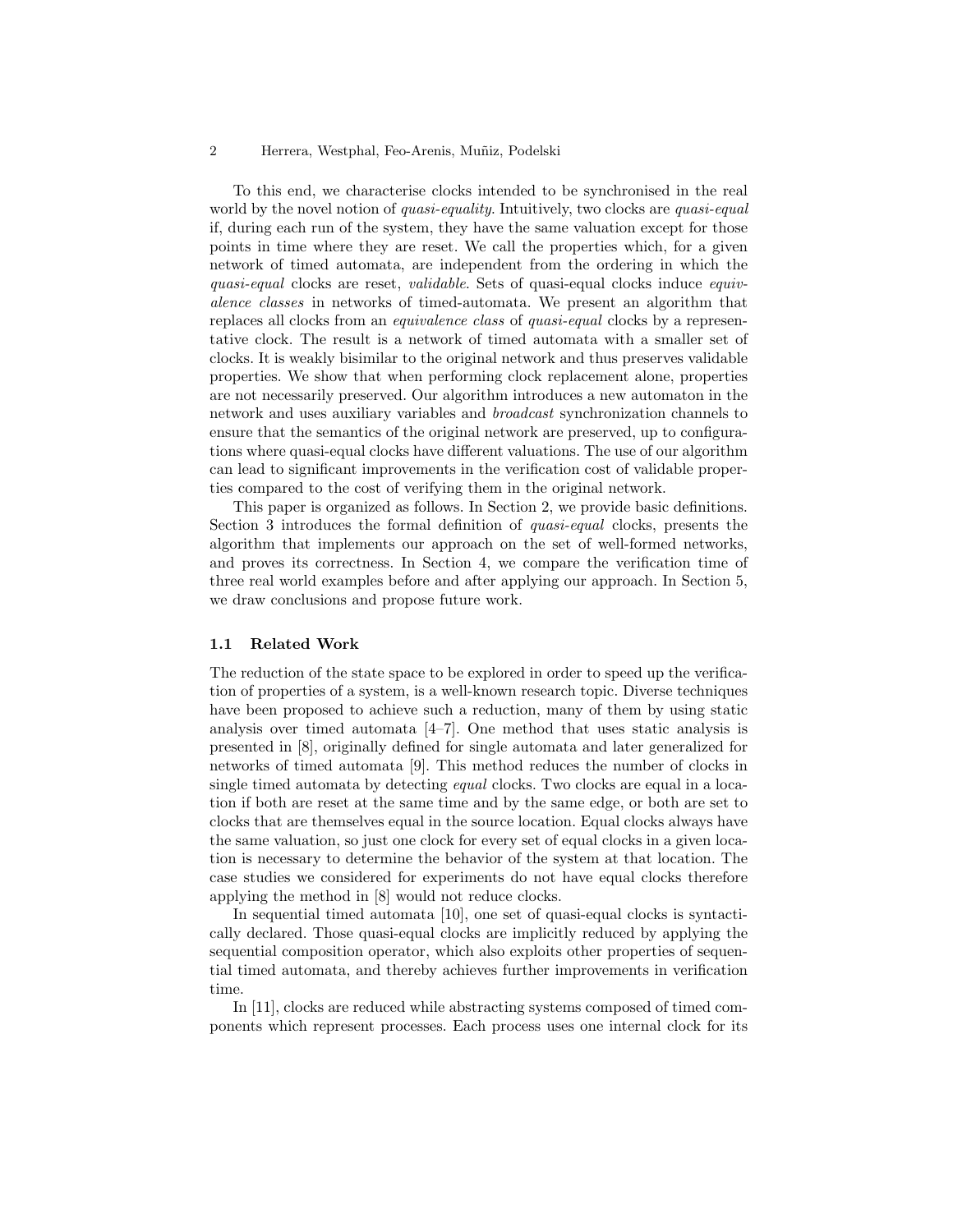internal operations. The approach exploits the fact that each component works in a sort of sequence in order to process events, and each internal clock is only used for a small fraction of time during such a sequence, thus only one clock can be used instead. The networks we consider can in general not be reduced to this approach as we do not assume a working sequence.

The technique in [4, 5] is based on so called observers, which are single components representing safety or liveness requirements of a given network of timed automata. For each location of the observer, the technique deactivates (or ignores) irrelevant components (clocks or even a whole automaton) if such components do not play a role in the future evolution of such an observer. The networks of our experiments do not have observers, therefore we can not use this technique. However, their case studies may benefit from our approach if observer clocks are quasi equal to component clocks.

# 2 Preliminaries

Following the presentation in [12], we here recall timed automata definitions.

Let X be a set of clocks. The set  $\Phi(\mathcal{X})$  of simple clock constraints over X is defined by the grammar  $\varphi ::= x \sim y \mid x-y \sim c \mid \varphi_1 \wedge \varphi_2$  where  $x, y \in \mathcal{X}, c \in \mathbb{Q}_{\geq 0}$ , and  $\sim \in \{ \langle \xi, \xi, \xi \rangle \}$ . Let  $\Phi(\mathcal{V})$  be a set of *integer constraints* over *variables*  $\mathcal{V}$ . The set  $\Phi(\mathcal{X}, \mathcal{V})$  of constraints comprises  $\Phi(\mathcal{X}), \Phi(\mathcal{V})$ , and conjunctions of clock and integer constraints. We use  $clocks(\varphi)$  to denote the set of clocks occurring in a constraint  $\varphi$ . We assume the canonical satisfaction relation " $\models$ " between valuations  $\nu : \mathcal{X} \cup \mathcal{V} \to Time \cup \mathbb{Z}$  and constraints, with  $Time = \mathbb{R}_{\geq 0}$ .

A timed automaton A is a tuple  $(L, B, \mathcal{X}, \mathcal{V}, I, E, \ell_{ini})$ , which consists of a finite set of *locations*  $L$ , a finite set  $B$  of *actions* comprising the *internal action*  $\tau$ , finite sets X and V of clocks and variables, a mapping  $I: L \mapsto \Phi(\mathcal{X})$ , that assigns to each location a *clock constraint*, and a set of *edges*  $E \subseteq L \times B \times$  $\Phi(\mathcal{X}, \mathcal{V}) \times \mathcal{R}(\mathcal{X}, \mathcal{V}) \times L$ . An edge  $e = (\ell, \alpha, \varphi, \vec{r}, \ell') \in E$  from location  $\ell$  to  $\ell'$ involves an action  $\alpha \in B$ , a guard  $\varphi \in \Phi(\mathcal{X}, \mathcal{V})$ , and a reset vector  $\vec{r} \in \mathcal{R}(\mathcal{X}, \mathcal{V})$ . A reset vector is a finite, possibly empty sequence of *clock resets*  $x := 0, x \in \mathcal{X}$ , and assignments  $v := \psi_{int}$ , where  $v \in V$  and  $\psi_{int}$  is an integer expression over V. We write  $\mathcal{X}(\mathcal{A}), \ell_{ini}(\mathcal{A}),$  etc. to denote the set of clocks, the initial location, etc. of A, and  $clocks(\vec{r})$  to denote the set of clocks occurring in  $\vec{r}$ .

A finite sequence  $A_1, \ldots, A_N$  of timed automata with pairwise disjoint sets of clocks and pairwise disjoint sets of locations together with a set  $\mathcal{B} \subseteq \bigcup_{i=1}^{N} B(\mathcal{A}_i)$ of broadcast channels is called network (of timed automata). To indicate that  $\mathcal N$ consists of  $A_1, \ldots, A_N$ , we write  $\mathcal{N}(\mathcal{A}_1, \ldots, \mathcal{A}_N)$ , and we write  $\mathcal{A} \in \mathcal{N}$  if and only if  $A \in \{A_1, \ldots, A_N\}$ . Given a set of clocks  $X \subseteq \mathcal{X}(\mathcal{N})$ , we use  $\mathcal{RES}_X(\mathcal{N})$  to denote the set of automata in  $\mathcal N$  which have an outgoing edge that resets a clock from X, i.e.  $\mathcal{RES}_X(\mathcal{N}) = \{ \mathcal{A} \in \mathcal{N} \mid \exists (\ell, \alpha, \varphi, \vec{r}, \ell') \in E(\mathcal{A}) \bullet \text{ clocks}(\vec{r}) \cap X \neq \emptyset \}.$ 

The operational semantics of the network  $\mathcal N$  is the labelled transition system  $\mathcal{T}(\mathcal{N}) = \overline{(Conf(\mathcal{N}), Time \cup B, \{\stackrel{\lambda}{\rightarrow} \mid \lambda \in Time \cup B\}, C_{ini})}.$  The set of configurations Conf(N) consists of pairs of location vectors  $\langle \ell_1, \ldots, \ell_N \rangle$  from  $\times_{i=1}^N L(\mathcal{A}_i)$ and valuations of  $\bigcup_{1 \leq i \leq N} \mathcal{X}(\mathcal{A}_i) \cup \mathcal{V}(\mathcal{A}_i)$  which satisfy the constraint  $\bigwedge_{i=1}^N I(\ell_i)$ .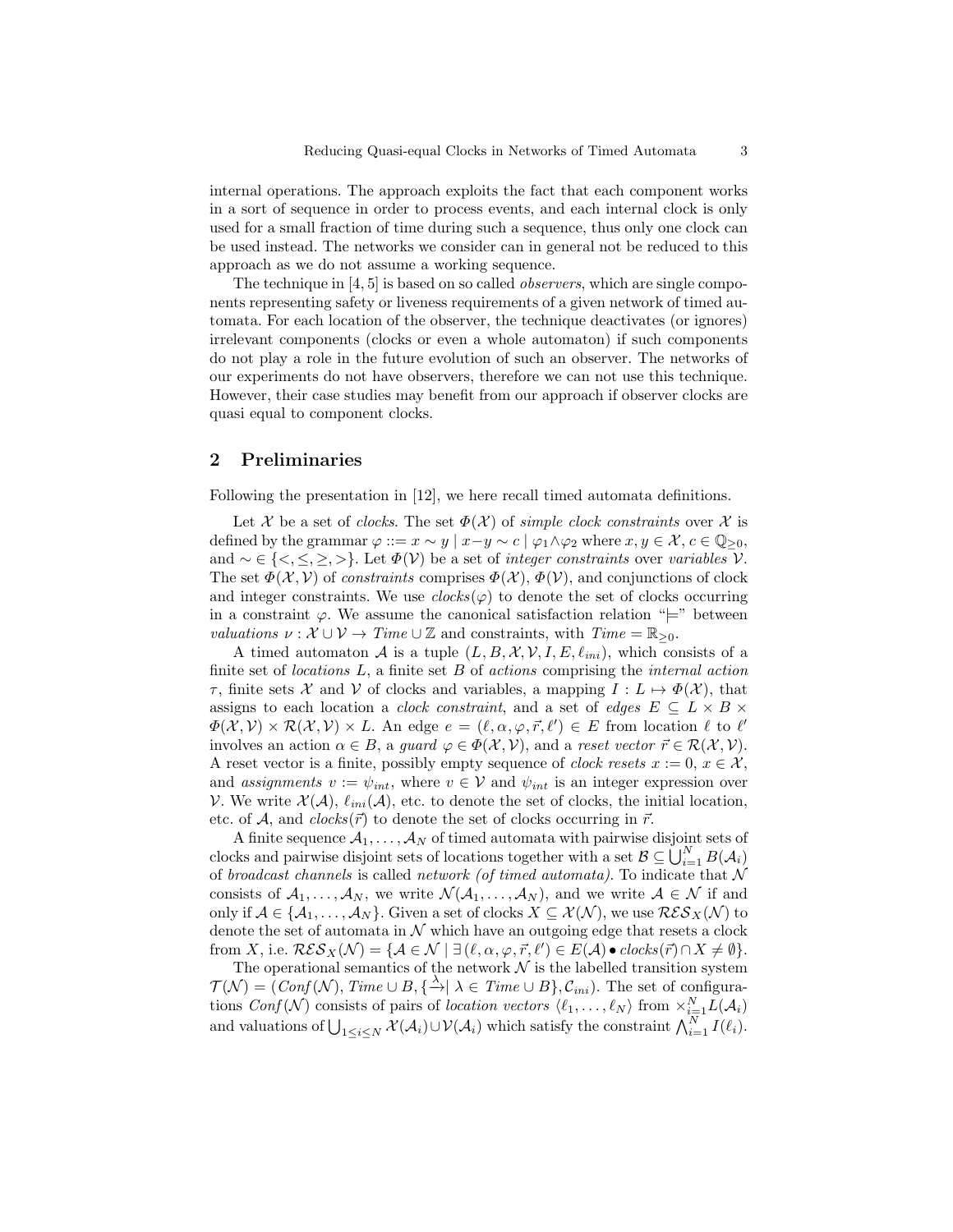We write  $\ell_{s,i}$ ,  $1 \leq i \leq N$ , to denote the location which automaton  $\mathcal{A}_i$  assumes in configuration  $s = \langle \ell_s, \nu_s \rangle$  and  $\nu_{s,i}$  to denote  $\nu_s|_{\mathcal{V}(\mathcal{A}_i) \cup \mathcal{X}(\mathcal{A}_i)}$ . Between two configurations  $s, s' \in Conf(\mathcal{N})$  there can be three kinds of transitions. There is a delay transition  $\langle \ell_s, \nu_s \rangle \stackrel{t}{\rightarrow} \langle \ell_{s'}, \nu_{s'} \rangle$  if  $\nu_s + t' \models \bigwedge_{i=1}^N I_i(\ell_{s,i})$  for all  $t' \in [0, t],$ where  $\nu_s + t'$  denotes the valuation obtained from  $\nu_s$  by time shift t'. There is a synchronization transition  $\langle \ell_s, \nu_s \rangle \stackrel{\tau}{\rightarrow} \langle \ell_{s'}, \nu_{s'} \rangle$  if there are  $1 \leq i, j \leq N$ ,  $i \neq j$ , a channel  $b \in B(\mathcal{A}_i) \cap B(\mathcal{A}_j)$ , and edges  $(\ell_{s,i},b!,\varphi_i,\vec{r}_i,\ell_{s',i}) \in E(\mathcal{A}_i)$ and  $(\ell_{s,j}, b?, \varphi_j, \vec{r}_j, \ell_{s',j}) \in E(\mathcal{A}_j)$  such that  $\ell_{s'} = \ell_s[\ell_{s,i} := \ell_{s',i}][\ell_{s,j} := \ell_{s',j}],$  $\nu_s \models \varphi_i \wedge \varphi_j, \nu_{s'} = \nu_s[\vec{r}_i][\vec{r}_j], \text{ and } \nu_{s'} \models I_i(\ell_{s',i}) \wedge I_j(\ell_{s',j}).$  Let  $b \in \mathcal{B}$  be a broadcast channel and  $1 \leq i_0 \leq N$  such that  $(\ell_{s,i_0}, b!, \varphi_{i_0}, \vec{r}_{i_0}, \ell_{s',i_0}) \in E(\mathcal{A}_{i_0}).$ Let  $1 \leq i_1, \ldots, i_k \leq N, k \geq 0$ , be those indices different from  $i_0$  such that there is an edge  $(\ell_{s,i_j}, b?, \varphi_{i_j}, \vec{r}_{i_j}, \ell_{s',i_j}) \in E(\mathcal{A}_{i_j})$ . There is broadcast transi- $\lim_{\delta \to 0} \langle \ell_s, \nu_s \rangle \stackrel{\tau}{\to} \langle \ell_{s'}, \nu_{s'} \rangle \stackrel{\tau}{\text{in }} \mathcal{T}(\mathcal{N}) \text{ if } \ell_{s'} = \ell_s[\ell_{s,i_0} := \ell_{s',i_0}] \cdots [\ell_{s,i_k} := \ell_{s',i_k}],$  $\nu_s \models \bigwedge_{j=0}^k \varphi_{i_j}, \nu_{s'} = \nu_s[\vec{r}_{i_0}] \cdots [\vec{r}_{i_k}], \text{ and } \nu_{s'} \models \bigwedge_{j=0}^k I_{i_j}(\ell_{s',i_j}).$ 

A finite or infinite sequence  $\sigma = s_0 \stackrel{\lambda_1}{\longrightarrow} s_1 \stackrel{\lambda_2}{\longrightarrow} s_2 \dots$  is called transition sequence (starting in  $s_0 \in \mathcal{C}_{ini}$ ) of N. Sequence  $\sigma$  is called *computation* of N if and only if it is infinite and  $s_0 \in \mathcal{C}_{ini}$ . We denote the set of all computations of N by  $\Pi(N)$ . A configuration s is called *reachable* (in  $\mathcal{T}(\mathcal{N})$ ) if and only if there exists a computation  $\sigma \in \Pi(\mathcal{N})$  such that s occurs in  $\sigma$ . A timed automaton or network configuration s is called timelocked if and only if there is no delay transition in any transition sequence starting at s.

A basic formula over N is either  $A_i.\ell, 1 \leq i \leq n, \ell \in L(\mathcal{A}_i)$ , or a constraint  $\varphi$ from  $\Phi(\bigcup_{i=1}^N \mathcal{X}(\mathcal{A}_i), \bigcup_{i=1}^N \mathcal{V}(\mathcal{A}_i))$ . It is satisfied by a configuration  $s \in Conf(\mathcal{N})$ if and only if  $\ell_{s,i} = \ell$  or  $\nu_s \models \varphi$ , respectively. A *reachability query EPF* over N is  $\exists \Diamond C$ F where CF is a configuration formula over N, i.e. any logical connection of basic formulae. N satisfies  $\exists \Diamond C F$ , denoted by  $\mathcal{N} \models \exists \Diamond C F$ , if and only if there is a configuration s reachable in  $\mathcal{T}(\mathcal{N})$  such that  $s \models \mathit{CF}$ . We write  $\mathcal{N} \models_{\neg \text{timelock}} \exists \Diamond \text{ } CF \text{ if and only if } \text{ } CF \text{ is satisfied by a reachable, not timelocked.}$ configuration of  $\mathcal{T}(\mathcal{N})$ .

### 3 Reducing Clocks in Networks of Timed Automata

### 3.1 Quasi-Equal Clocks

**Definition 1 (Quasi-Equal Clocks).** Let  $N$  be a network with clocks  $\chi$ . Two clocks  $x, y \in \mathcal{X}$  are called quasi-equal, denoted by  $x \simeq y$ , if and only if for all computation paths of  $\mathcal N$ , the valuations of x and y are equal, or the valuation of one of them is equal to 0, i.e., if

$$
\forall s_0 \xrightarrow{\lambda_1} s_1 \xrightarrow{\lambda_2} s_2 \cdots \in \Pi(\mathcal{N}) \ \forall i \in \mathbb{N}_0 \bullet \nu_{s_i} \models (x = 0 \lor y = 0 \lor x = y).
$$

For example, consider a distributed chemical plant controller. At the end of every minute, the controller fills two containers with gas, one for at most 10 seconds and one for at most 20 seconds. In Figure 1, a model of the system, the network  $N$  which is composed of automata  $\mathcal{A}_1$  and  $\mathcal{A}_2$ , is shown. Both automata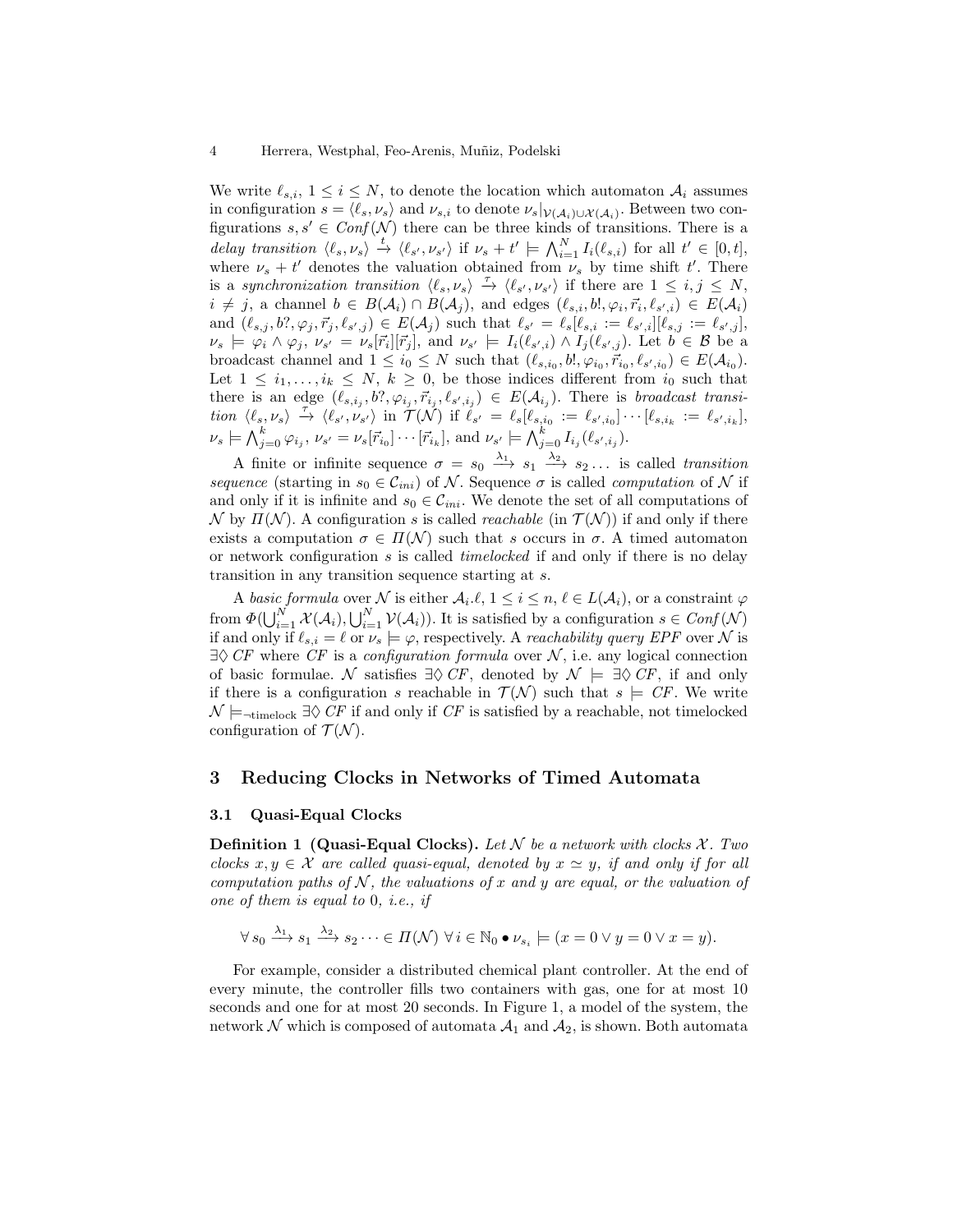

Fig. 1. The model of a chemical plant controller with quasi-equal clocks.

start in a waiting phase and after filling the containers, they wait for the next round. Both clocks, x and  $y$ , are reset when their valuation is equal to 60. Yet, in the strict interleaving semantics of networks of timed automata, the resets occur one after the other. According to Definition 1,  $x$  and  $y$  are *quasi-equal* because their valuations are only different from each other when one of the clocks has already been reset and the other still has value 60.

**Lemma 1.** Let N be a network with clocks X. The quasi-equality relation  $\simeq \subseteq$  $\mathcal{X} \times \mathcal{X}$  is an equivalence relation.

*Proof.* For transitivity, show  $(x = 0 \vee y = 0 \vee x = y) \wedge (x = 0 \vee z = 0 \vee x = 0)$  $z) \wedge (y = 0 \vee z = 0 \vee y = z)$  by induction over indices in a computation.  $\square$ 

In the following, we use  $\mathcal{EC}_{\mathcal{N}}$  to denote the set  $\{Y \in \mathcal{X}/\simeq | 1 < |Y| \}$  of equivalence classes of *quasi-equal* clocks of  $\mathcal N$  with at least two elements. For each  $Y \in \mathcal{X}/\simeq$ , we assume a designated representative  $rep(Y) \in Y$ . We may write  $rep(x)$  to denote  $rep(Y)$  if  $x \in Y$  is the representative clock of Y.

Given a constraint  $\varphi \in \Phi(\mathcal{X}, \mathcal{V})$ , we write  $\Gamma(\varphi)$  to denote the constraint that is obtained by syntactically replacing in  $\varphi$  each occurrence of a clock  $x \in \mathcal{X}$  by the representative  $rep(x)$ .

### 3.2 Transformational Reduction of Quasi-equal Clocks

In the following we present an algorithm which reduces a given set of quasi-equal clocks in networks of timed automata. For simplicity, we limit the discussion to the syntactically characterised class of well-formed networks. The syntactical rules, although restrictive at first sight, still enabled us to apply our approach to relevant real world examples.

**Definition 2 (Well-formed Network).** A network  $N$  is called well-formed if and only if it satisfies the following restrictions for each set of quasi-equal clocks  $Y \in \mathcal{EC}_\mathcal{N}$ :

**(R1)** An edge resetting a clock  $x \in Y$  is not a loop and has a guard of the form  $x \geq C_Y$ , and the source location of such an edge has an invariant  $x \leq C_Y$ for some constant  $C_Y > 0$ , i.e.,

$$
\exists C_Y \in \mathbb{N}^{>0} \,\forall \mathcal{A} \in \mathcal{N} \,\forall (\ell, \alpha, \varphi, \vec{r}, \ell') \in E(\mathcal{A}) \,\forall x \in clocks(\vec{r}) \bullet
$$
  

$$
(clocks(\vec{r}) \cap Y \neq \emptyset)
$$
  

$$
\implies (\varphi = (x \ge C_Y) \land I(\ell) = (x \le C_Y) \land \ell \neq \ell_{ini}(\mathcal{A}) \land \ell \neq \ell').
$$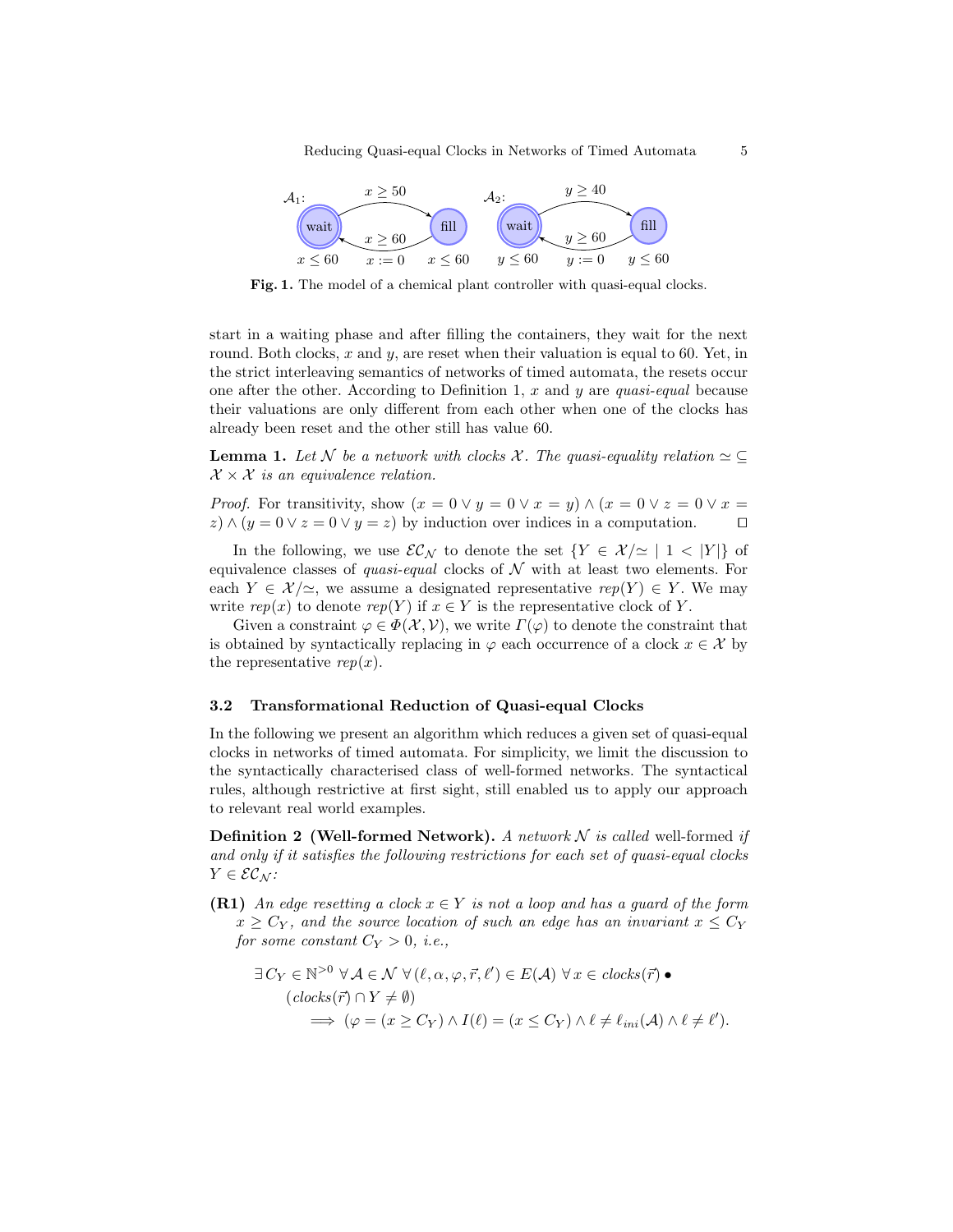(R2) A location having an outgoing edge resetting a clock  $x \in Y$ , does not have other outgoing edges, and such an edge only resets a single clock, i.e.,

$$
\forall e_1 = (\ell_1, \alpha_1, \varphi_1, \vec{r}_1, \ell'_1), e_2 = (\ell_2, \alpha_2, \varphi_2, \vec{r}_2, \ell'_2) \in E(\mathcal{N}) \bullet
$$
  

$$
(\ell_1 = \ell_2 \land (clocks(\vec{r}_1) \cup clocks(\vec{r}_2)) \cap Y \neq \emptyset)
$$
  

$$
\implies e_1 = e_2 \land |clocks(\vec{r}_1)| = 1 \land \exists x \in Y \bullet \vec{r}_1 = (x := 0).
$$

(R3) An edge resetting a clock  $x \in Y$  is unique per automaton, i.e.,

$$
\forall \mathcal{A} \in \mathcal{N} \ \forall (\ell_1, \alpha_1, \varphi_1, \vec{r}_1, \ell'_1), (\ell_2, \alpha_2, \varphi_2, \vec{r}_2, \ell'_2) \in E(\mathcal{A}) \bullet ((clocks(\vec{r}_1) \cup clocks(\vec{r}_2)) \cap Y \neq \emptyset) \implies e_1 = e_2.
$$

- (R4) A location having an outgoing edge resetting a clock  $x \in Y$  has at least one incoming, non-looped edge, i.e.,
	- $\forall \mathcal{A} \in \mathcal{N} \; \forall (\ell_2, \alpha_2, \varphi_2, \vec{r}_2, \ell'_2) \in E(\mathcal{A})$   $\bullet$  $(clocks(\vec{r}_2) \cap Y) \neq \emptyset \implies \exists (\ell_1, \alpha_1, \varphi_1, \vec{r}_1, \ell'_1) \in E(\mathcal{A}) \bullet \ell'_1 = \ell_2 \land \ell_1 \neq \ell_2.$
- (R5) The action of an edge resetting a clock  $x \in Y$  is  $\tau$ , i.e.,

$$
\forall (\ell, \alpha, \varphi, \vec{r}, \ell') \in E(\mathcal{N}) \bullet (clocks(\vec{r}) \cap Y \neq \emptyset) \implies \alpha = \tau.
$$

(R6) At most one clock from Y occurs in the constraint of any edge, i.e.,

$$
\forall (\ell, \alpha, \varphi, \vec{r}, \ell') \in E(\mathcal{N}) \bullet | clocks(\varphi) \cap Y| \leq 1.
$$

By rules  $R1$ ,  $R2$ , and  $R3$  there is a unique reset edge per equivalence class and automaton, and a constant describing the reset times of quasi-equal clocks from the same equivalence class. By  $R_4$  guarantees the existence of an edge that can be used to encode blocking multicast synchronisation. Rules  $R2$ ,  $R5$ , and  $R6$ guarantee that the behaviour of a well-formed network is independent from the order of resets of quasi-equal clocks.

These rules should be relaxed to cover a broader class of networks of timed automata. For example, R3 could be weakened to allow quasi-equal clocks with more than one reset point to be reduced. This would make, however, the transformation algorithm and its prove of correctness more involved.

Our transformation mainly operates on the source and destination locations of the edges resetting quasi-equal clocks, so-called reset locations.

**Definition 3 (Reset Location).** Let N be a well-formed network. Let  $Y \in$  $\mathcal{EC}_\mathcal{N}$  be a set of clocks of N. Let  $(\ell, \alpha, \varphi, \vec{r}, \ell') \in E(\mathcal{N})$  be an edge that resets a clock from Y, i.e. clocks( $\vec{r}$ )  $\cap$  Y  $\neq$   $\emptyset$ . Then  $\ell$  ( $\ell'$ ) is called reset (successor)  $\hbox{location\,\,\,wrt.\,\,} Y. \,\,\, We\,\,use\,\, \mathcal{RL}_Y \,\,\, (\mathcal{RL}_Y^+) \,\,to \,\,denote \,\,the\,\,set \,\,of \,\,reset \,\,\, (successor)$ locations wrt. Y in N and we set  $\mathcal{RL}_{\mathcal{N}} := \bigcup_{Y \in \mathcal{EC}_{\mathcal{N}}} \mathcal{RL}_{Y}$  and similarly  $\mathcal{RL}_{\mathcal{N}}^+$ .

In the following we describe the transformation function  $K$ . It works with two given inputs: a well-formed network  $\mathcal N$  and the set of equivalence classes  $\mathcal{EC}_N$ of quasi-equal clocks in N. K outputs a transformed network  $\mathcal{N}' = \mathcal{K}(\mathcal{N}, \mathcal{EC}_\mathcal{N})$ by performing in N the following steps for each equivalence class  $Y \in \mathcal{EC}_\mathcal{N}$ :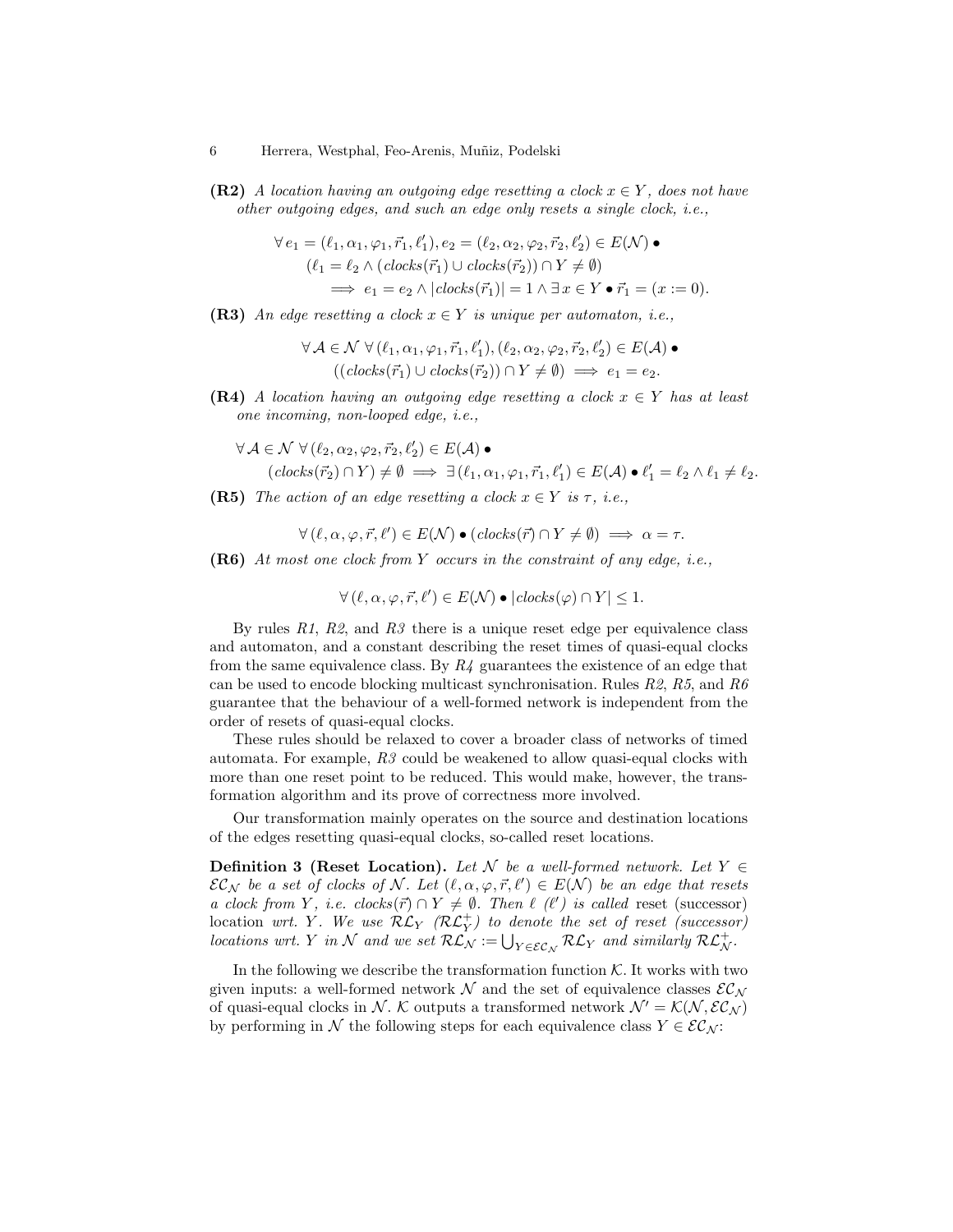Reducing Quasi-equal Clocks in Networks of Timed Automata 7



Fig. 2. The model of the chemical plant controller after applying  $K$ .

- $-$  Delete each reset of a clock from Y.
- For each edge resetting a clock from  $Y$ , replace the guard by *true*.
- In each invariant and each guard, replace each clock  $x \in Y$  by  $rep(x)$ .
- Add to N a broadcast channel resety and add the input action resety? to each edge resetting a clock from Y.
- Add a counter variable rsty to N and add the increment rsty :=  $rst<sub>Y</sub>$  + 1 to the reset sequence of each incoming edge of a reset location  $\ell \in \mathcal{RL}_Y$ .

As a final step, add a new automaton R with a single location  $\ell_{ini,R}$  if  $\mathcal{EC}_\mathcal{N} \neq \emptyset$ . For each  $Y \in \mathcal{EC}_\mathcal{N}$ , add an edge  $(\ell_{ini,\mathcal{R}}, \alpha, \varphi, \vec{r}, \ell_{ini,\mathcal{R}})$  to  $\mathcal{R}$  with action resety!, guard  $\varphi = (rst_Y = n_Y \wedge rep(Y) \geq C_Y)$ , and reset vector  $\vec{r} = rst_Y := 0$ ,  $rep(Y) :=$ 0. In the guard  $\varphi$ ,  $n_Y$  is the number of automata that reset the clocks of Y, i.e.  $n_Y = |\mathcal{RES}_Y(\mathcal{N})|$ , and  $C_Y$  is the time at which the clocks in Y are reset, i.e., the constant  $C_Y$  as described in R1. The result of applying the transformation to the example from Figure 1 is shown in Figure 2.

Note that well-formedness together with the counter variables  $rst\mathbf{v}$  enforce blocking multicast synchronisation, that is, always all automata from  $\mathcal{RES}_{Y}(\mathcal{N})$ participate in the reset. Furthermore,  $\mathcal{N}'$  is equal to  $\mathcal N$  if there are no quasi-equal clocks in  $\mathcal N.$ 

### 3.3 A Semantical Characterisation of  $\mathcal{N}'$

Following our discussion, we can distinguish two kinds of configurations in the transition system of a well-formed network  $N$ . A configuration is unstable if there are quasi-equal clocks with different values, and stable otherwise.

In the following, we observe that our algorithm yields a network whose configurations directly correspond to the stable configurations of  $\mathcal N$ . In addition, we observe that transition sequences in  $\mathcal{N}'$  correspond to transition sequences in  $\mathcal N$  where reset phases of different equivalence classes do not overlap. To this end, we formally define stability of configurations and different notions of reset sequences, in particular full pure reset sequences, i.e., those where reset phases do not overlap.

**Definition 4 (Stable Configuration).** Let  $N$  be a well-formed network and let  $Y \in \mathcal{EC}_\mathcal{N}$  be a set of quasi-equal clocks.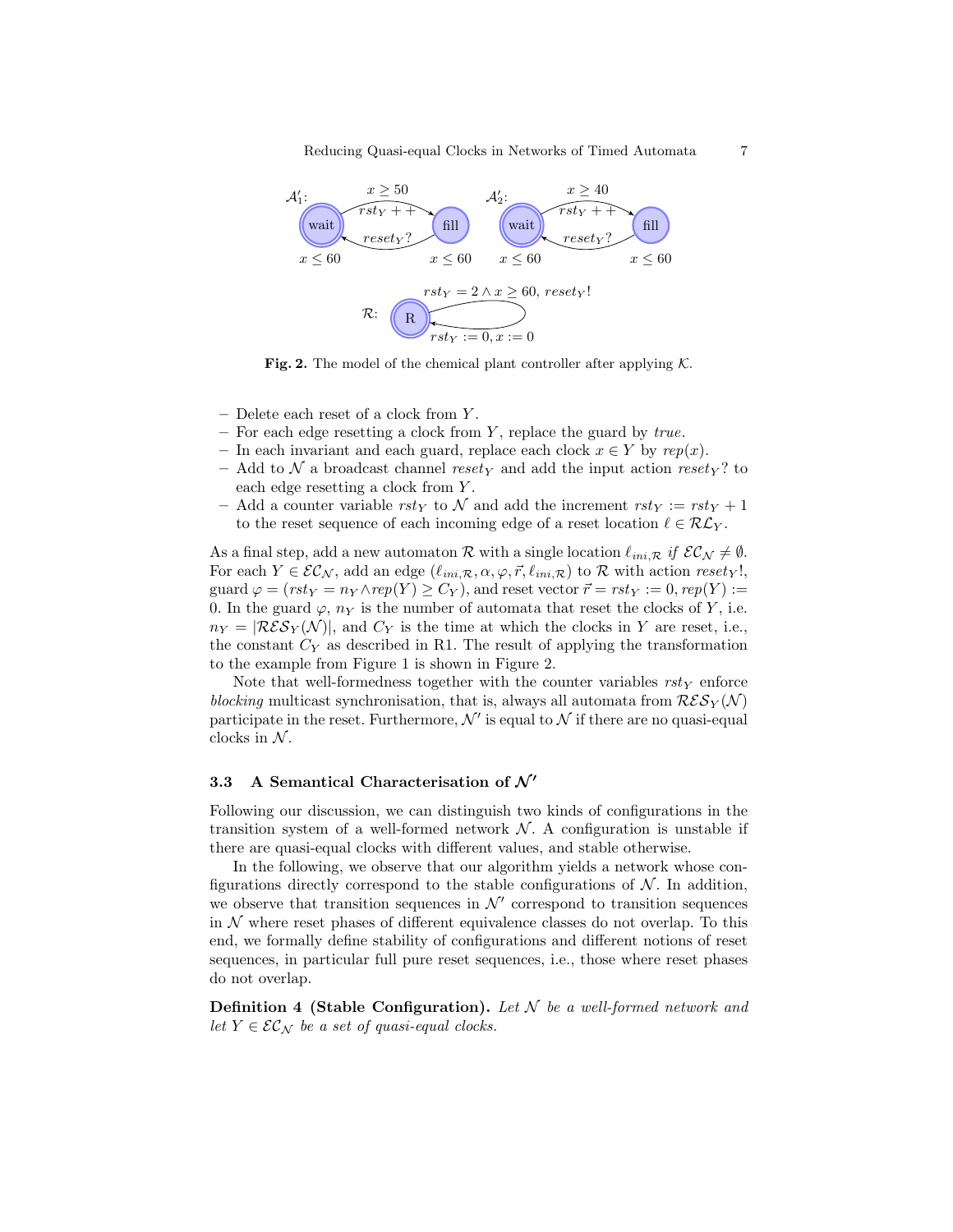A configuration  $s \in Conf(N)$  is called stable wrt. Y if and only if all clocks in Y have the same value in s, i.e., if  $\forall x \in Y \bullet \nu_s(x) = \nu_s(rep(x)).$ 

We use  $SC_Y$  to denote the set of all configurations that are stable wrt. Y and  $SC_{\mathcal{N}}$  to denote the set  $\bigcap_{Y \in \mathcal{EC}_{\mathcal{N}}} SC_{Y}$  of globally stable configurations.

**Definition 5** (Reset Sequence). Let  $N$  be a well-formed network and let  $Y \in$  $EC_N$  be a set of quasi-equal clocks. Let  $\sigma = s_0 \stackrel{\lambda_1}{\longrightarrow} \ldots \stackrel{\lambda_n}{\longrightarrow} s_n$  be a transition sequence of N such that  $s_0$  and  $s_n$  are stable wrt. Y,  $s_1, \ldots, s_{n-1}$  are unstable wrt. Y, and the valuation of every clock in Y at  $s_n$  is 0. Then  $\sigma$  is called Y-reset sequence. We use  $\mathcal{RS}_Y$  to denote the set of Y-reset sequences of N.

A suffix of  $\sigma$  starting at  $s_i$ ,  $1 \leq i \leq n$ , is called a pure Y-reset sequence if and only if the valuation for some clock of  $Y$  changes with every transition, i.e.  $if \forall i < j \leq n \bullet \nu_{s_{j-1}}|_Y \neq \nu_{s_j}|_Y$ . We use  $\mathcal{RS}_Y^{pure}$  to denote the set of pure Y-reset sequences of  $N$ .

If  $\sigma$  is in  $\mathcal{RS}_Y^{pure}$  and starts in a globally stable configuration, i.e.,  $s_0 \in \mathcal{SC}_N$ , then  $\sigma$  is called a full pure Y-reset sequence. We use  $\mathcal{RS}_Y^{full}$  to denote the set of full pure Y-reset sequences of N. The smallest suffix of  $\sigma$  which is not in  $\mathcal{RS}_Y^{pure}$  is called an impure Y-reset sequence. We use  $\mathcal{RS}_Y^{impure}$  to denote the set of impure Y-reset sequences of  $N$ .

Let  $\sigma = s_0 \stackrel{\lambda_1}{\longrightarrow} \ldots \stackrel{\lambda_n}{\longrightarrow} s_n \stackrel{\lambda_{n+1}}{\longrightarrow} s_{n+1}$  be a transition sequence of N such that the prefix of  $\sigma$  up to and including  $s_n$  is in  $\mathcal{RS}_Y^{pure}$  and  $s_n$  and  $s_{n+1}$  coincide on *Y*, *i.e.*  $\nu_{s_n}|_Y = \nu_{s_{n+1}}|_Y$ . Then  $\sigma$  is called pure *Y*-reset sequence- $\delta$ .

**Proposition 1.** For all well-formed networks N, if  $s_0 \xrightarrow{\lambda_1} \ldots \xrightarrow{\lambda_n} s_n$  is a full pure Y-reset sequence of N, then  $s_n$  is globally stable, i.e.,  $s_n \in \mathcal{SC}_N$ , and the valuation at  $s_n$  of each clock  $x \in Y$  is 0, i.e.,  $\nu_{s_n}|_Y = 0$ .

Formally, the relation between a stable configuration  $s \in Conf(\mathcal{N})$  of a wellformed network  $\mathcal N$  and a configuration  $r \in \text{Conf}(\mathcal N')$  of the network  $\mathcal N' =$  $\mathcal{K}(\mathcal{N}, \mathcal{EC}_\mathcal{N})$  is characterised by the function reverseQE. It removes the following from r: the unique location of the automaton  $\mathcal{R}$ ; each counter variable rst<sub>Y</sub>,  $Y \in \mathcal{EC}_\mathcal{N}$ ; and it assigns to each clock  $x \in Y$  the value of the clock  $rep(x) \in Y$ .

**Definition 6** (reverse QE and Consistency). Let  $\mathcal{N}(\mathcal{A}_1, \ldots, \mathcal{A}_n)$  be a wellformed network and let  $\mathcal{N}' = \mathcal{K}(\mathcal{N}, \mathcal{EC}_\mathcal{N})$ . The function reverse $QE : Conf(\mathcal{N}') \rightarrow$  $Conf(N)$  is defined point-wise as follows. Let  $r = \langle (\ell_1, \ldots, \ell_n, \ell_{ini,R}), \nu \rangle \in$ Conf  $(\mathcal{N}')$ . Then reverse  $QE(r) = \langle (\ell_1, \ldots, \ell_n), \tilde{\nu} \rangle$  where

$$
\tilde{\nu} = (\nu \cup \bigcup_{Y \in \mathcal{EC}_\mathcal{N}} \{x \mapsto \nu(\mathit{rep}(x)) \mid x \in Y\}) \setminus \{\mathit{rst}_Y \mapsto \nu(\mathit{rst}_Y) \mid Y \in \mathcal{EC}_\mathcal{N}\}.
$$

The configuration r is called Y-consistent if and only if  $\nu_r(rst_Y)$  is the number of reset locations wrt. Y assumed in r, i.e., if  $\nu_r(rst_Y) = |\{\ell_1, \ldots, \ell_n, \ell_{ini,R}\}\cap$  $\mathcal{RL}_Y$ . We use CONS<sub>Y</sub> to denote the set of Y-consistent configurations of N' and  $CONS_{\mathcal{N}'}$  to denote the set  $\bigcap_{Y \in \mathcal{EC}_\mathcal{N}} CONS_Y$  of consistent configurations.

**Proposition 2.** Let  $N$  be a well-formed network. Then reverse QE is a bijection between  $CONS_{\mathcal{K}(\mathcal{N},\mathcal{EC}_\mathcal{N})}$  and  $SC_{\mathcal{N}}$ .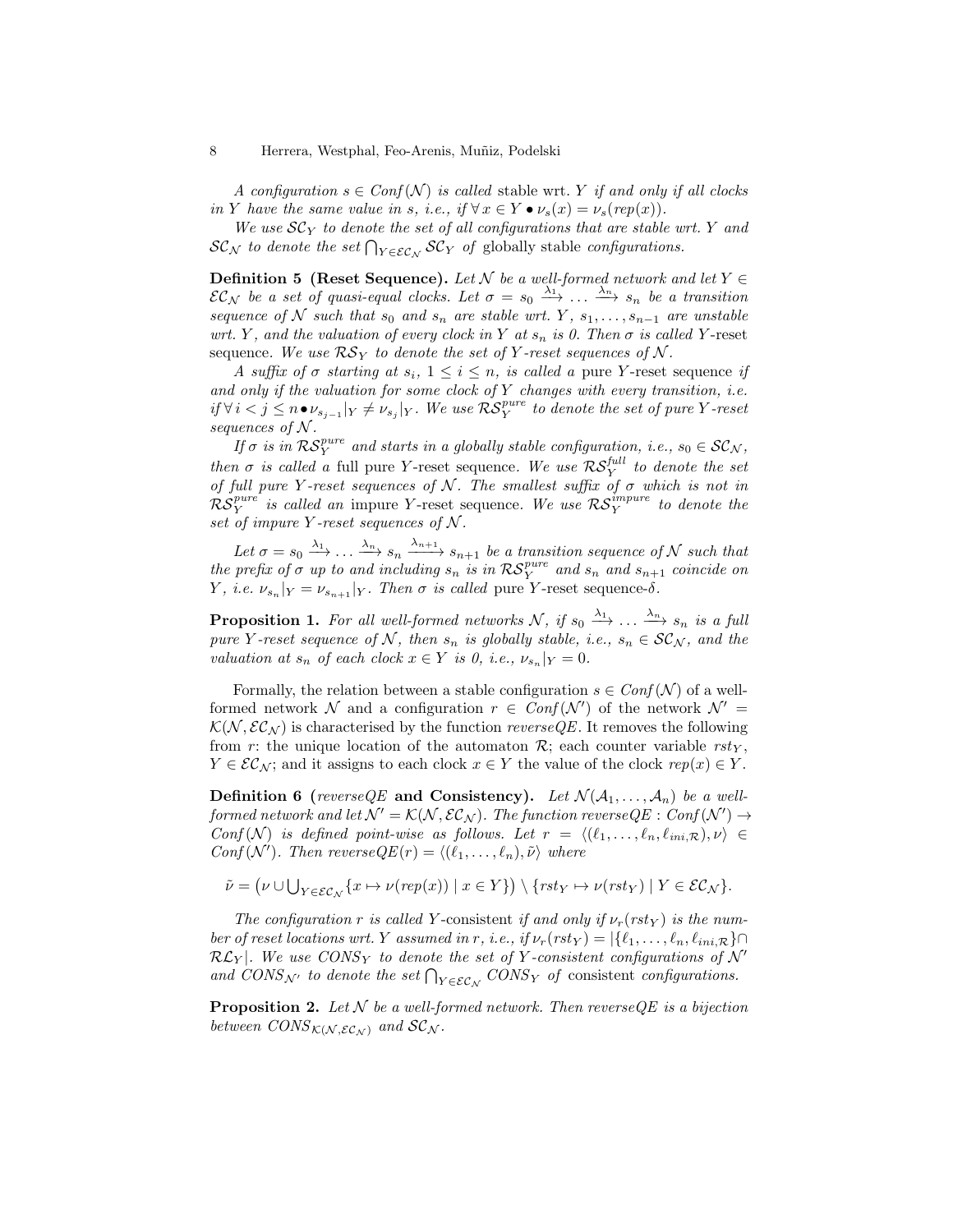In the following we define a special transition relation for well-formed networks, which relates stable configurations by collapsing full pure reset sequences. A special transition in N corresponds to a single transition in  $\mathcal{N}' = \mathcal{K}(\mathcal{N}, \mathcal{EC}_\mathcal{N}).$ 

**Definition 7** ( $\stackrel{\lambda}{\Rightarrow}$ ). Let N be a well-formed network and let  $s, s' \in \mathcal{SC}_N$  be two globally stable configurations of N. There is a transition  $s \stackrel{\lambda}{\Rightarrow} s'$  if and only if there is either a delay or  $\tau$ -transition, or a full pure Y-reset sequence for some  $Y \in \mathcal{EC}_\mathcal{N}$  from s to s' in  $\mathcal{T}(\mathcal{N})$ , i.e., if

$$
s \xrightarrow{\lambda} s' \wedge \lambda \in Time \cup \{\tau\}
$$
  
 
$$
\vee (\lambda = \tau \wedge \exists s_0 \xrightarrow{\lambda_1} \dots \xrightarrow{\lambda_n} s_n \in \mathcal{RS}_Y^{full} \bullet s = s_0 \wedge s_n = s' ).
$$

Configuration s is called  $\Rightarrow$ -reachable if and only if there are configurations  $s_0, \ldots, s_n \in Conf(\mathcal{N})$  such that  $s_0 \in \mathcal{C}_{ini}$ ,  $s_n = s$ , and  $s_0 \stackrel{\lambda_1}{\Longrightarrow} s_1 \ldots s_{n-1} \stackrel{\lambda_n}{\Longrightarrow} s_n$ for some  $\lambda_1, \ldots, \lambda_n \in \text{Time} \cup \{\tau\}.$ 

**Definition 8 (Weak Bisimulation).** Let  $\mathcal{N}_1$  be a well-formed network and  $\mathcal{N}_2$  a network with the same set of locations, i.e.,  $L(\mathcal{N}_1) = L(\mathcal{N}_2)$ . Let  $\mathcal{T}(\mathcal{N}_i) =$  $(\overrightarrow{Conf}(\mathcal{N}_i), \Lambda, \{\overrightarrow{\lambda}_i | \lambda \in \Lambda\}, C_{ini,i}), i = 1, 2, be the corresponding transition$ systems restricted to  $\Lambda = Time \cup \{\tau\}.$ 

A weak bisimulation is a relation  $S \subseteq Conf(\mathcal{N}_1) \times Conf(\mathcal{N}_2)$  such that

- 1.  $\forall s \in \mathcal{C}_{ini,1} \exists r \in \mathcal{C}_{ini,2} \bullet (s,r) \in \mathcal{S} \text{ and } \forall r \in \mathcal{C}_{ini,2} \exists s \in \mathcal{C}_{ini,1} \bullet (s,r) \in \mathcal{S},$ 2. for all  $(s, r) \in S$ ,
	- (a) for all configuration formulae CF over  $\mathcal{N}_i$ ,  $s \models C\mathcal{F}$  iff  $r \models \Gamma(C\mathcal{F})$ ,
	- (b) if  $s \xrightarrow{\lambda_1} s'$ , there exists  $r' \in Conf(\mathcal{N}_2)$  such that  $r \xrightarrow{\lambda_2} r'$  and  $(s', r') \in S$ ,
	- (c) if  $r \stackrel{\lambda_1}{\rightarrow}_2 r'$ , there exists  $s' \in Conf(\lambda_1)$  such that  $s \stackrel{\lambda_2}{\rightarrow}_1 s'$  and  $(s', r') \in S$ .

The networks  $\mathcal{N}_1, \mathcal{N}_2$  are called weakly bisimilar, if and only if there exists a weak bisimulation S for  $\mathcal{T}(\mathcal{N}_1)$  and  $\mathcal{T}(\mathcal{N}_2)$ .

**Proposition 3.** Let N be a well-formed network. Let  $\mathcal{K}(\mathcal{N}, \mathcal{EC}_N)$  be the network output by K. Let  $r \in Conf(K(N, \mathcal{EC}_N))$  and  $s \in Conf(N)$  be two configurations, such that  $s = reverseQE(r)$ . Then, for every  $\ell \in \mathcal{L}(\mathcal{N})$ ,  $\ell$  is the i-th location of  $\ell_s$  if and only if  $\ell$  is the i-th location of  $\ell_r$ , i.e., if

$$
\forall \ell \in \mathcal{L}(\mathcal{N}) \bullet \ell = \ell_{s,i} \Leftrightarrow \ell_{r,i} = \ell.
$$

**Proposition 4.** Let  $\mathcal{N}(\mathcal{A}_1, \ldots, \mathcal{A}_n)$  be a well-formed network. Let  $s \in Conf(\mathcal{N})$ and  $r \in Conf(\mathcal{K}(\mathcal{N}, \mathcal{EC}_\mathcal{N}))$  be two configurations such that  $s = reverseQE(r)$ . Let  $CF_N$  be the set of configuration formulae over N. Then

$$
\forall \, CF \in CF_{\mathcal{N}} \bullet s \models CF \iff r \models \Gamma(CF).
$$

**Theorem 1.** Any well-formed network N is weakly bisimilar to  $K(N, \mathcal{EC}_N)$ .

*Proof.* {(reverse $QE(r), r$ ) |  $r \in CONS_{K(N, \mathcal{EC}_N)}$ } is a weak bisimulation by Definition 8, and Propositions 2, 3 and 4.  $\Box$ 

Corollary 1 (Reachability of Stable Configurations). Let  $s \in \mathcal{SC}_N$  be a stable configuration of the well-formed network N. s is  $\Rightarrow$ -reachable in  $\mathcal{T}(\mathcal{N})$  if and only if reverse $QE^{-1}(s)$  is reachable in  $\mathcal{T}(\mathcal{K}(\mathcal{N}, \mathcal{EC}_\mathcal{N}))$ .

*Proof.* Theorem 1 and Proposition 2.  $\Box$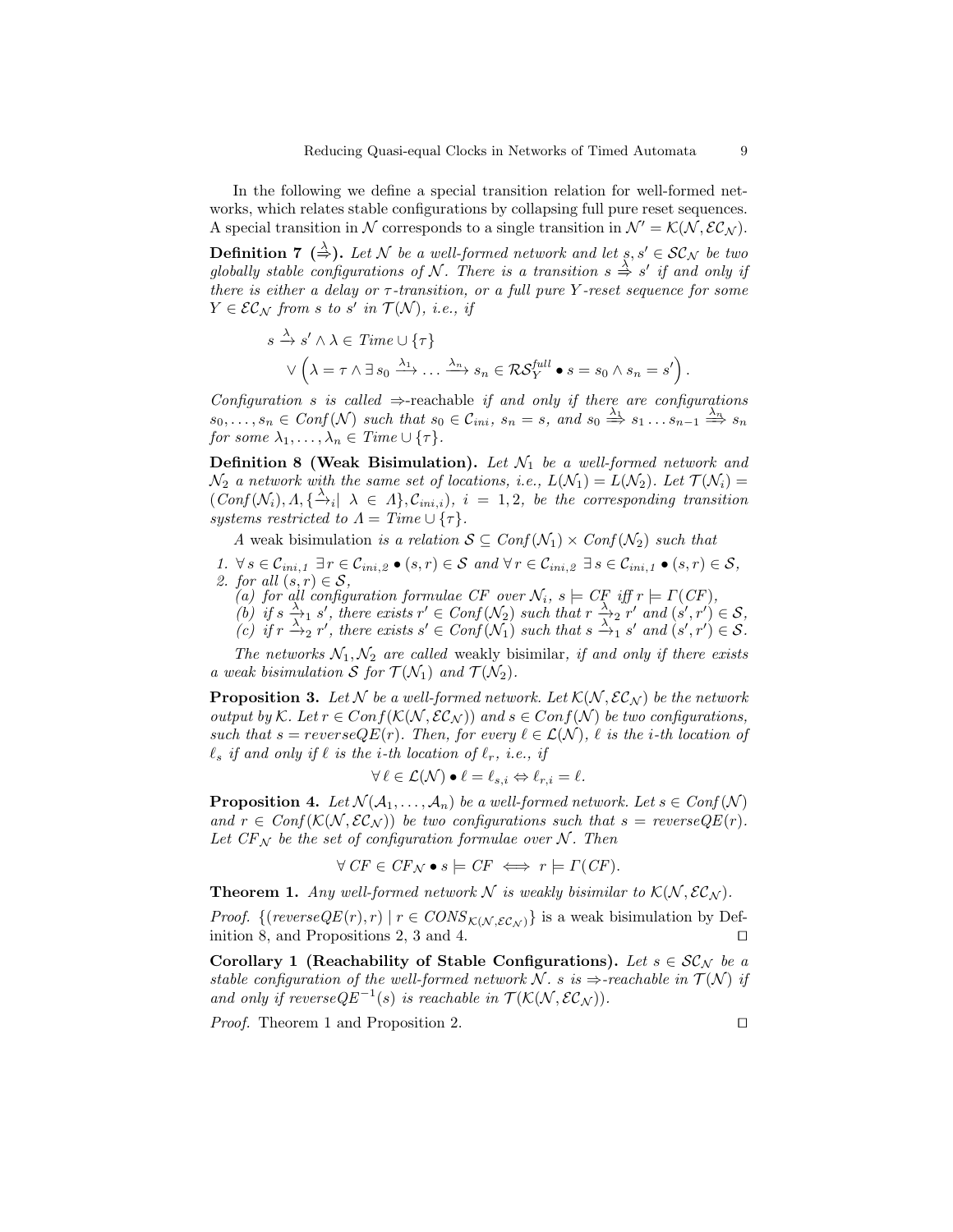### 3.4 Handling Impurities and Unstable Configurations

While Corollary 1 allows us to conclude from reachability of a configuration in  $\mathcal{N}'$  to the reachability of a corresponding configuration in  $\mathcal{N}$ , we cannot conclude in the opposite direction. The reason is that  $\mathcal{N}'$  misses two things: firstly, computation paths of  $\mathcal N$  that contain overlapping reset phases are not simulated by any computation path of  $\mathcal{N}'$ , i.e.,  $\mathcal{N}'$  would not reach a stable configuration if it were only reachable by computation paths with overlapping reset phases. Secondly, reachability of unstable configurations of  $\mathcal N$  is not reflected in  $\mathcal N'$ .

In the following we approach the two issues as follows. We argue that, under the additional assumption that the reset edges in  $\mathcal N$  are pre/post delayed, impure computation paths without timelock can always be reordered into pure ones. Regarding unstable configurations, we firstly observe that – not surprisingly –  $\mathcal{N}'$ reflects reachability queries which explicitly ask for stable configurations. In addition, we syntactically characterise the class of local queries, which are reflected by  $\mathcal{N}'$  because they cannot distinguish stable and unstable configurations.

**Definition 9** (Delayed Edge). An edge  $e$  of a timed automaton  $\mathcal A$  in network  $N$  is called delayed if and only if time must pass before e can be taken, i.e., if

$$
\forall s_0 \xrightarrow{\lambda_1} E_1 \ s_1 \dots s_{n-1} \xrightarrow{\lambda_n} E_n \ s_n \in \Pi(\mathcal{N}) \bullet e \in E_n
$$
  

$$
\implies \exists 0 \le j < n \bullet \lambda_j \in \mathit{Time} \setminus \{0\} \land \forall j \le i < n \bullet E(\mathcal{A}) \cap E_i = \emptyset
$$

where we write  $s_i \xrightarrow{\lambda_i} E_i$   $s_{i+1}$ ,  $i \in \mathbb{N}^{>0}$ , to denote that the transition  $s_i \xrightarrow{\lambda_i} s_{i+1}$  is justified by the set of edges  $E_i$ ;  $E_i$  is empty for delay transitions, i.e. if  $\lambda_i \in \mathit{Time}$ .

**Definition 10 (Reset Pre/Post Delay).** Let  $N$  be a well-formed network. We say  $\mathcal{EC}_\mathcal{N}$ -reset edges are pre/post delayed in  $\mathcal N$  if and only if all edges originating in reset or reset successor locations are delayed, i.e. if

$$
\forall e=(\ell,\alpha,\varphi,\vec{r},\ell')\in E(\mathcal{N})\bullet \ell \in \mathcal{RL}_{\mathcal{N}}\cup \mathcal{RL}_{\mathcal{N}}^+\implies e\textit{ is delayed.}
$$

There are *sufficient* syntactic criteria for an edge  $e = (\ell_1, \alpha_1, \varphi_1, \vec{r}_1, \ell_2)$  being delayed. For instance, if  $(\ell_0, \alpha_0, \varphi_0, \vec{r}_0, \ell_1)$  is the only incoming edge to  $\ell_1$  and if  $\varphi_0 = (x \ge C \land x \le C)$  and  $\varphi_1 = (x \ge D \land x \le D)$  and  $C < D$ , then e is delayed. It is also delayed if  $(\ell_0, \alpha_0, \varphi_0, \vec{r}_0, \ell_1)$  is the only incoming edge to  $\ell_1$ ,  $\vec{r}_0$  is resetting x, and  $\varphi_1 = (x > 0)$ .

Both patterns occur, e.g., in the FSN case-study (cf. Section 4). There, the reset location is entered via an edge following the former pattern, and the edges originating at the reset successor location follow the latter pattern. Thus  $\mathcal{EC}_{\mathcal{N}}$ reset edges are pre/post delayed in FSN.

**Proposition 5.** Let  $\mathcal{N}(\mathcal{A}_1, \ldots, \mathcal{A}_n)$  be a well-formed network where  $\mathcal{EC}_\mathcal{N}$ -resets are pre/post delayed and let  $Y \in \mathcal{EC}_N$  be a set of quasi-equal clocks.

Let  $s \in Conf(N)$  be a reachable configuration of N which is not timelocked and not stable wrt. Y. Then all automata in  $\mathcal{RES}_{Y}(\mathcal{N})$  are either in a reset or in a reset successor location in s, i.e.

$$
\forall Y \in \mathcal{EC}_\mathcal{N} \ \forall \ s \in Conf(\mathcal{N}) \setminus \mathcal{SC}_Y \ \forall 1 \leq i \leq n \ \bullet
$$

$$
\mathcal{A}_i \in \mathcal{RES}_Y(\mathcal{N}) \implies \ell_{s,i} \in \mathcal{RL}_Y \cup \mathcal{RL}_Y^+.
$$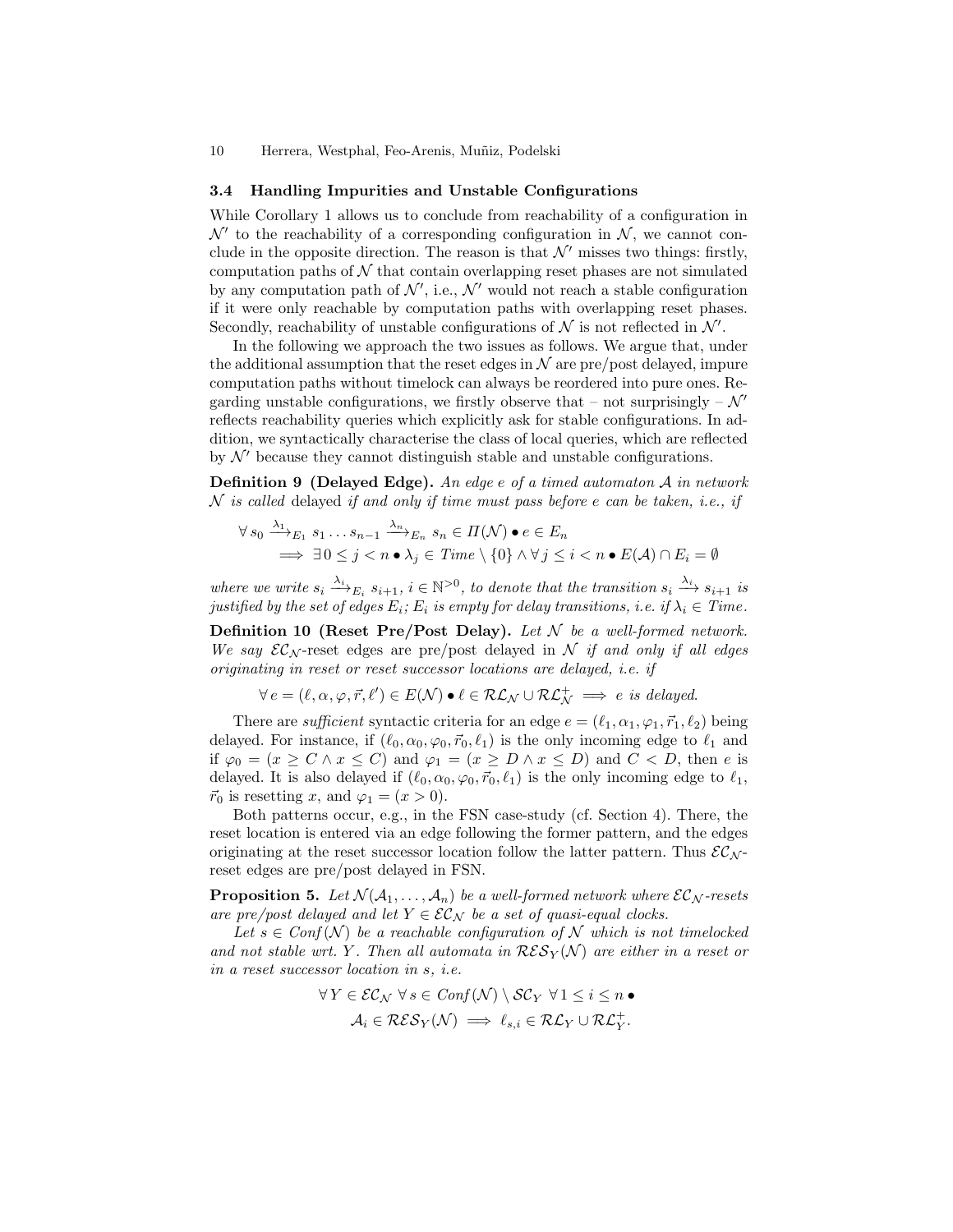In order to precisely define the concept of reordering of configurations in computation paths, we introduce the following notion of congruence of configurations. Reordering then means that for each impure computation path there exists a pure computation path over congruent configurations.

### Definition 11 (Congruent Modulo  $Y$ ).

Let  $\mathcal{N}(\mathcal{A}_1,\ldots,\mathcal{A}_n)$  be a well-formed network with variables V. Two configurations  $s_1, s_2 \in Conf(N)$  are called congruent modulo  $Y \in \mathcal{EC}_N$ , denoted by  $s_1 \equiv_Y s_2$ , if and only if they coincide on values of all variables and if, for each  $A \in \mathcal{N}$ , either  $s_1, s_2$  coincide on the location of A and on the values of clocks from  $\mathcal{X}(A)$ , or A is in a reset location in  $s_1$  and in the corresponding reset successor location in  $s_2$ , and  $s_2$  has the effect of taking a reset edge, i.e. if

$$
\nu_{s_1}|\nu = \nu_{s_2}|\nu \wedge (\forall 1 \leq i \leq n \bullet (\ell_{1,i} = \ell_{2,i} \wedge \nu_{s_1} |_{\mathcal{X}(\mathcal{A}_i)} = \nu_{s_2} |_{\mathcal{X}(\mathcal{A}_i)})
$$
  
 
$$
\vee \bigvee_{j=1,2} (\ell_{s_j,i} \in \mathcal{RL}_{Y} \wedge \ell_{s_{3-j},i} \in \mathcal{RL}_{Y}^{+}
$$
  
\n
$$
\wedge \exists (\ell_{s_j,i}, \alpha, \varphi, \vec{r}, \ell_{s_{3-j},i}) \in E(\mathcal{A}_i) \bullet \nu_{s_j} |_{\mathcal{X}(\mathcal{A}_i)}[\vec{r}] = \nu_{s_{3-j}} |_{\mathcal{X}(\mathcal{A}_i)})).
$$

We write  $s_1 \equiv_{Y_1,\dots,Y_n} s_2$  if and only if  $s_1 \equiv_{Y_1\cup\dots\cup Y_n} s_2$  for  $Y_1,\dots,Y_n \in \mathcal{EC}_\mathcal{N}$ .

**Lemma 2.** Let  $\mathcal{N}(\mathcal{A}_1, \ldots, \mathcal{A}_n)$  be a well-formed network where  $\mathcal{EC}_{\mathcal{N}}$ -resets are pre/post delayed and let  $Y \in \mathcal{EC}_\mathcal{N}$  be a set of quasi-equal clocks.

Each impure reset sequence which starts in a reachable and ends in a not timelocked configuration can be "reordered" into a reset sequence- $\delta$  of Y, i.e.,

$$
\forall Y \in \mathcal{EC}_{\mathcal{N}} \ \forall s_0 \xrightarrow{\lambda_1} \cdots \xrightarrow{\lambda_n} s_n \in \mathcal{RS}_Y^{impure} \ \exists r_0, \ldots, r_n \in \mathit{Conf}(\mathcal{N}) \bullet r_0 = s_0 \land
$$
  

$$
r_n = s_n \land (\forall 0 \leq i < n \bullet r_i \equiv_Y s_0) \land r_0 \xrightarrow{\lambda_2} \ldots \xrightarrow{\lambda_n} r_{n-1} \in \mathcal{RS}_Y^{pure} \land r_{n-1} \xrightarrow{\lambda_1} r_n.
$$

Proof. Proposition 5 and, by Definition 2 (well-formedness), the reset edges wrt. Y are independent from the edges justifying the transition from  $s_0$  to  $s_1$ .  $\Box$ 

In Figure 3 we provide an illustration of the reordering of reset sequences from Lemma 2. Subfigure a) represents a Y-reset sequence from  $s_0$  to  $s_4$ , where filled circles represent stable configurations and stars unstable configurations. The transition marked with (!) represents an impurity. The suffix from  $s_1$  to  $s_4$ is an impure Y -reset sequence. Subfigure b) shows the result after reordering. The sequence from  $r_0$  to  $r_4$  is a pure Y-reset sequence- $\delta$ .

**Lemma 3.** Let  $\mathcal{N}(\mathcal{A}_1, \ldots, \mathcal{A}_n)$  be a well-formed network where  $\mathcal{EC}_N$ -resets are pre/post delayed and let  $Y \in \mathcal{EC}_\mathcal{N}$  be a set of quasi-equal clocks.

Each reset sequence  $s_0 \stackrel{\lambda_1}{\longrightarrow} \ldots \stackrel{\lambda_n}{\longrightarrow} s_n \in \mathcal{RS}_Y$  of Y where  $s_0$  is reachable and  $s_n$  is not timelocked can be "reordered" into a computation path

$$
r_0 \xrightarrow{\lambda_{k_1}} r_1 \dots r_{n-1} \xrightarrow{\lambda_{k_n}} r_n
$$

where  $k_1, \ldots, k_n$  is a reordering of  $1, \ldots, n$ ,  $r_0 = s_0$ , and where there exists an index  $0 \leq j \leq n$  such that  $s_0 \equiv_Y r_i$  for all  $0 \leq i \leq j$ ,  $s_i \equiv_Y r_{k_i}$  for all  $j < i \leq n$ , and  $r_0 \xrightarrow{\lambda_{k_1}} \dots \xrightarrow{\lambda_{k_j}} r_j \in \mathcal{RS}_Y^{pure}$ .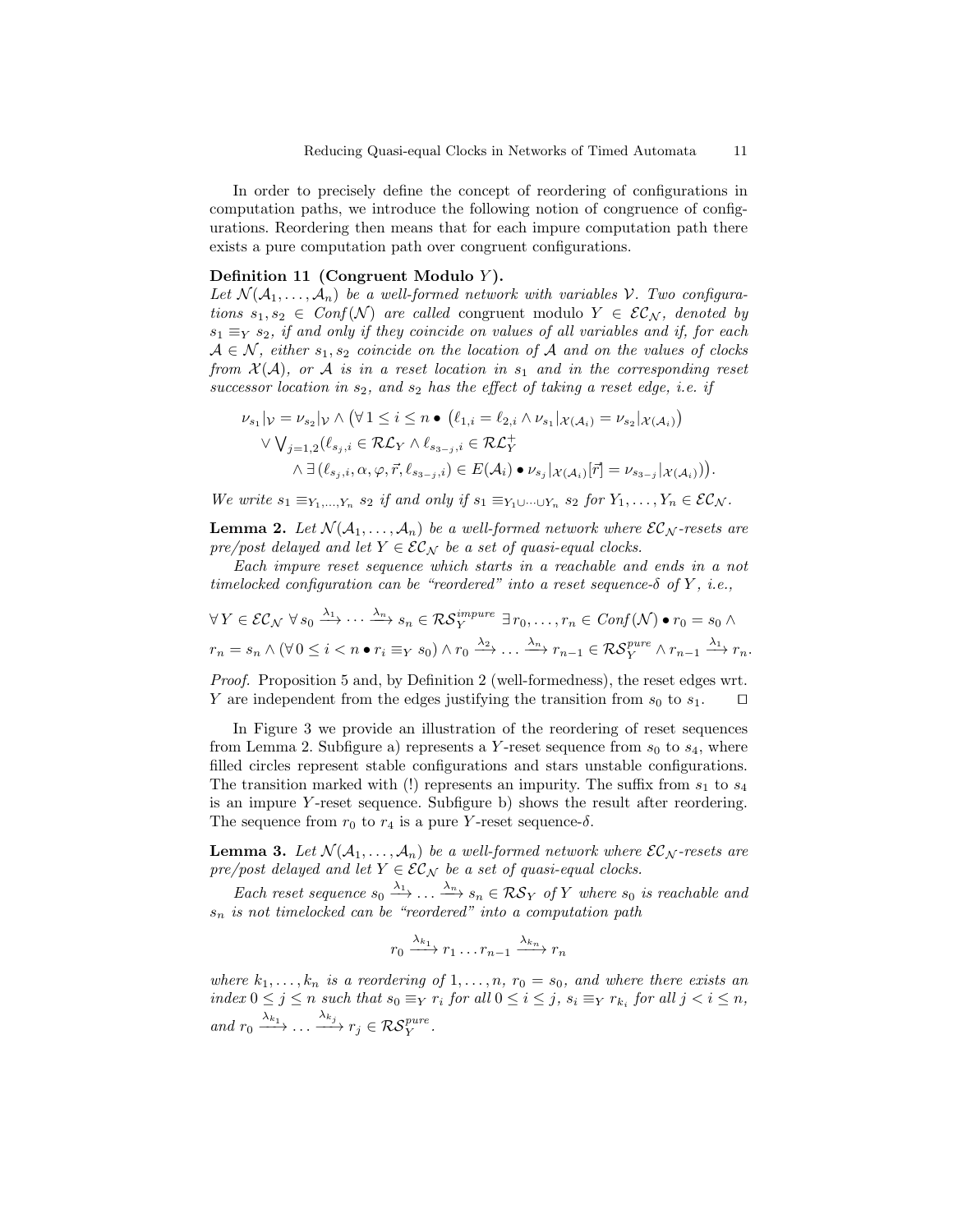



Fig. 3. Reordering of reset sequences.

Proof. Apply Lemma 2 inductively from right to left. That is, if the reset sequence of Y has  $m$  impure reset sequences of Y, we start the reordering with the m-th impure reset sequence (the shortest one), and finalize with the first (and longest) impure reset sequence of Y.  $\Box$ 

Definition 12 (Stability Query). A configuration formula CF over the wellformed network  $N$  is called stability query iff CF is exactly satisfied in stable configurations of N, i.e., if  $\forall s \in Conf(N) \bullet s \models CF \iff s \in SC_N$ .

**Proposition 6.** Let  $N$  be a well-formed network. Then  $CF = \bigwedge_{Y \in \mathcal{EC}_\mathcal{N}} \bigwedge_{x \in Y} (x - rep(x) = 0)$  is a stability query over N.

Note that if reset locations are known for a specific network, a stability query could also be stated in terms of those.

**Theorem 2.** Let N be a well-formed network where  $\mathcal{EC}_N$ -resets are pre/post delayed, let  $CF$  be a configuration formula and 'stable' a stability query over  $N$ . Then

 $\mathcal{K}(\mathcal{N}, \mathcal{EC}_\mathcal{N}) \models \exists \Diamond \Gamma(CF) \iff \mathcal{N} \models \exists \Diamond (CF) \land stable.$ 

*Proof.* Use Lemma 3 to obtain a transition sequence which  $\Rightarrow$ -reaches the witness configuration, then Corollary 1.  $\Box$ 

In the following, we bring together Lemmata 2 and 3 to handle computation paths with arbitrary overlaps of reset phases. This allows us to conclude that  $\mathcal{N}'$  reflects queries which cannot distinguish stable and unstable configurations.

**Lemma 4.** Let  $\mathcal{N}(\mathcal{A}_1, \ldots, \mathcal{A}_n)$  be a well-formed network where  $\mathcal{EC}_\mathcal{N}$ -edges are pre/post delayed. Let

$$
\sigma = s_0 \xrightarrow{\lambda_{1,1}} s_{1,1} \dots \xrightarrow{\lambda_{1,m_1}} s_{1,m_1} \xrightarrow{\lambda_1} s_1 \dots s_{n-1} \xrightarrow{\lambda_{n,1}} s_{n,1} \dots \xrightarrow{\lambda_{n,m_n}} s_{n,m_n} \xrightarrow{\lambda_n} s_n
$$

be a transition sequence where  $s_0$  is reachable and  $s_n$  is not timelocked, where  $s_i$  is globally stable, i.e.,  $s_i \in \mathcal{SC}_\mathcal{N}, 0 \leq i \leq n$ , where for each sub-sequence  $\sigma_i = s_{i-1} \xrightarrow{\lambda_{i,1}} s_{i,1} \dots s_{i,m_i} \xrightarrow{\lambda_i} s_i, 0 \lt i \leq n$ , either  $s_i$  has a globally stable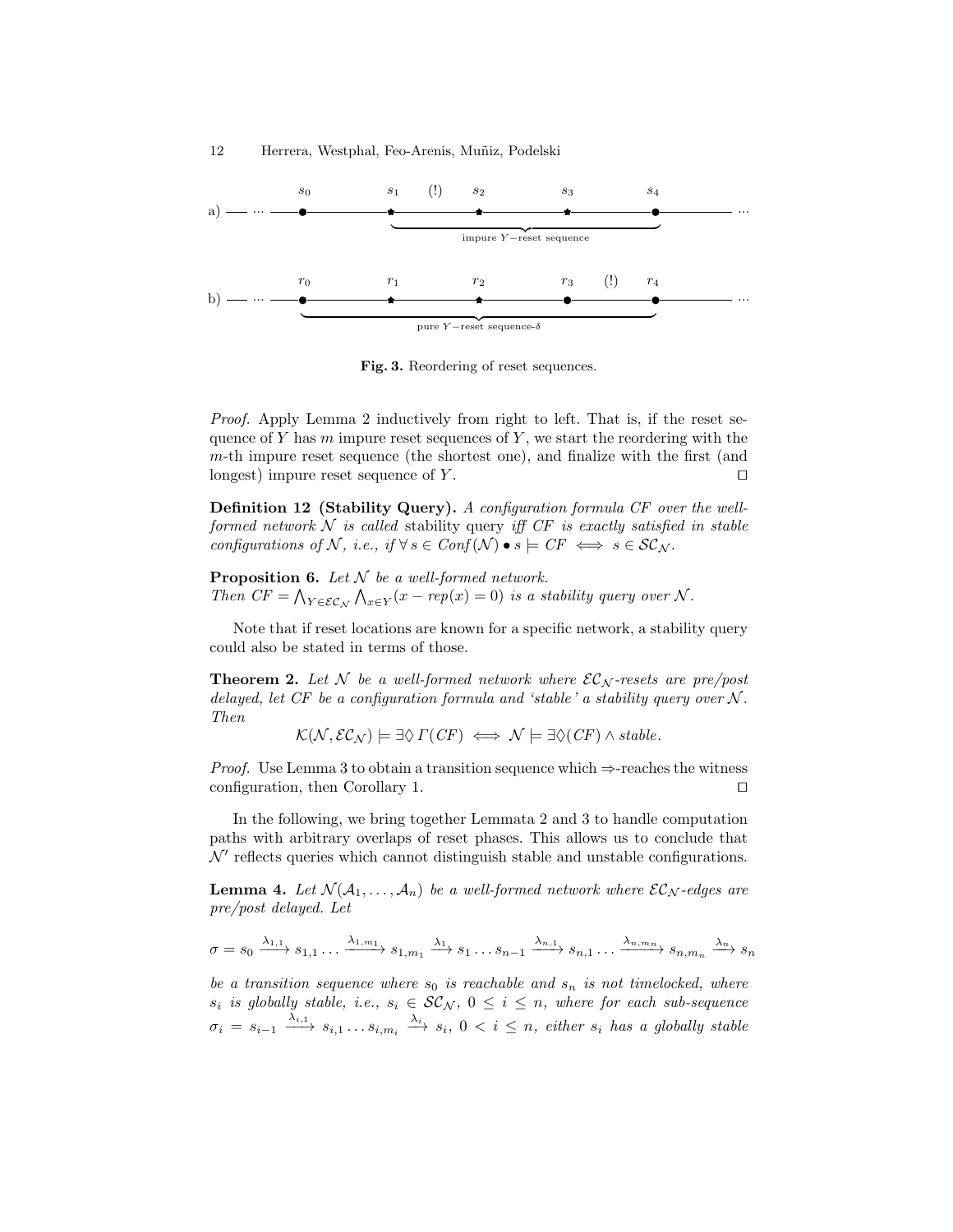successor, i.e.  $m_i = 0$ , and  $\lambda_i = \tau$ , or  $\sigma_i$  is a full pure reset sequence of some  $Y \in \mathcal{EC}_\mathcal{N}$ , and where at  $s_0$  starts a full pure reset sequence, i.e.  $m_1 > 0$ .

Then  $\sigma$  can be "reordered" into the transition sequence

$$
\sigma' = r_0 \xrightarrow{\hat{\lambda}_1} r_1 \dots r_{K-1} \xrightarrow{\hat{\lambda}_K} r_K
$$
  

$$
\xrightarrow{\hat{\lambda}_{K+1,1}} r_{K+1,1} \dots r_{K+1,m_{K+1}} \xrightarrow{\hat{\lambda}_{K+1}} r_{K+1} \dots r_{n-1} \xrightarrow{\hat{\lambda}_{n,1}} r_{n,1} \dots r_{n,p_n} \xrightarrow{\hat{\lambda}_{n,p_n}} r_n
$$

where  $1 \leq i_1 < \cdots < i_K \leq n$  are the indices of the configurations with globally stable successors, where  $0 \leq j_1, \ldots, j_N \leq n$  are the indices such that there is a full pure reset sequence of  $Y_k \in \mathcal{EC}_\mathcal{N}$  between  $s_{j_k}$  and  $s_{j_k+1}$  in  $\sigma$ , and where the actions not belonging to full pure reset sequences occur first, followed by the full pure reset sequences of  $Y_1, \ldots, Y_N$  in this order, i.e.  $r_0 = s_0, r_k \equiv_{Y_1, \ldots, Y_N} s_{i_k}$  for

$$
1 \leq k \leq K, \text{ and } r_k \xrightarrow{\hat{\lambda}_{k+1,1}} r_{k+1,1} \dots r_{k+1,m_{j_k}} \xrightarrow{\hat{\lambda}_{k+1,m_{j_k}}} r_{k+1} \in \mathcal{RS}_{Y_{j_k}}^{\text{pure}}.
$$

Proof. Similar to Lemma 2 using the independence of reset edges from other edges implied by Definition 2, then induction similar to Lemma 3.  $\Box$ 

**Definition 13 (Local Query).** Let  $N$  be a well-formed network. A reachability query  $\exists \Diamond \text{CF}$  over N is called local query wrt.  $A \in \mathcal{N}$  if and only if CF is in disjunctive normal form, i.e.  $CF = \bigvee_{i=1}^{m} \bigwedge_{j=1}^{m_i} BF_{i,j}$ , and if each atom  $BF_{i,j}$  is of the form  $A.\ell$  with  $\ell \in L(A)$ , or a constraint  $\varphi$  with  $clocks(\varphi) \subseteq \mathcal{X}(A)$ .

**Theorem 3.** Let N be a well-formed network where  $\mathcal{EC}_N$ -reset edges are pre/post delayed and let  $\exists \Diamond C F$  be a reachability query which is local to  $A \in \mathcal{N}$ .

If there is a configuration reachable in  $N$  which satisfies CF and which is not timelocked, then there is a configuration reachable in  $\mathcal{K}(\mathcal{N}, \mathcal{EC}_\mathcal{N})$  which satisfies  $\Gamma(CF)$ , i.e.  $\mathcal{N} \models_{\neg \text{timelock}} \exists \Diamond \text{CF} \implies \mathcal{K}(\mathcal{N}, \mathcal{EC}_{\mathcal{N}}) \models \exists \Diamond \Gamma(CF).$ 

*Proof.* Use Lemma 4 to obtain a stable configuration which satisfies  $CF$ , then Theorem 2 applies.  $\Box$ 

### 4 Experimental Results

We applied our approach manually to three real world case studies, one of which is an industrial case, and the other two were obtained from the scientific literature. Initially, the six restrictions of well-formedness were motivated by the industrial case, and later generalised to increase the applicability of our approach.

CRS-N is the cascaded ride sharing protocol  $[13]$  with N sensors organized in the form of a spanning tree. There exists a sink node that collects data from every sensor. We verified the local query lessMaxFail, which states that if a sensor has at least one working communication path, the data sent to the sink node is correctly aggregated. In lessMaxFail we only use variables and locations of the sink node.

CSMA- $N$  is the model of the CSMA/CD protocol [14] with  $N$  slaves and one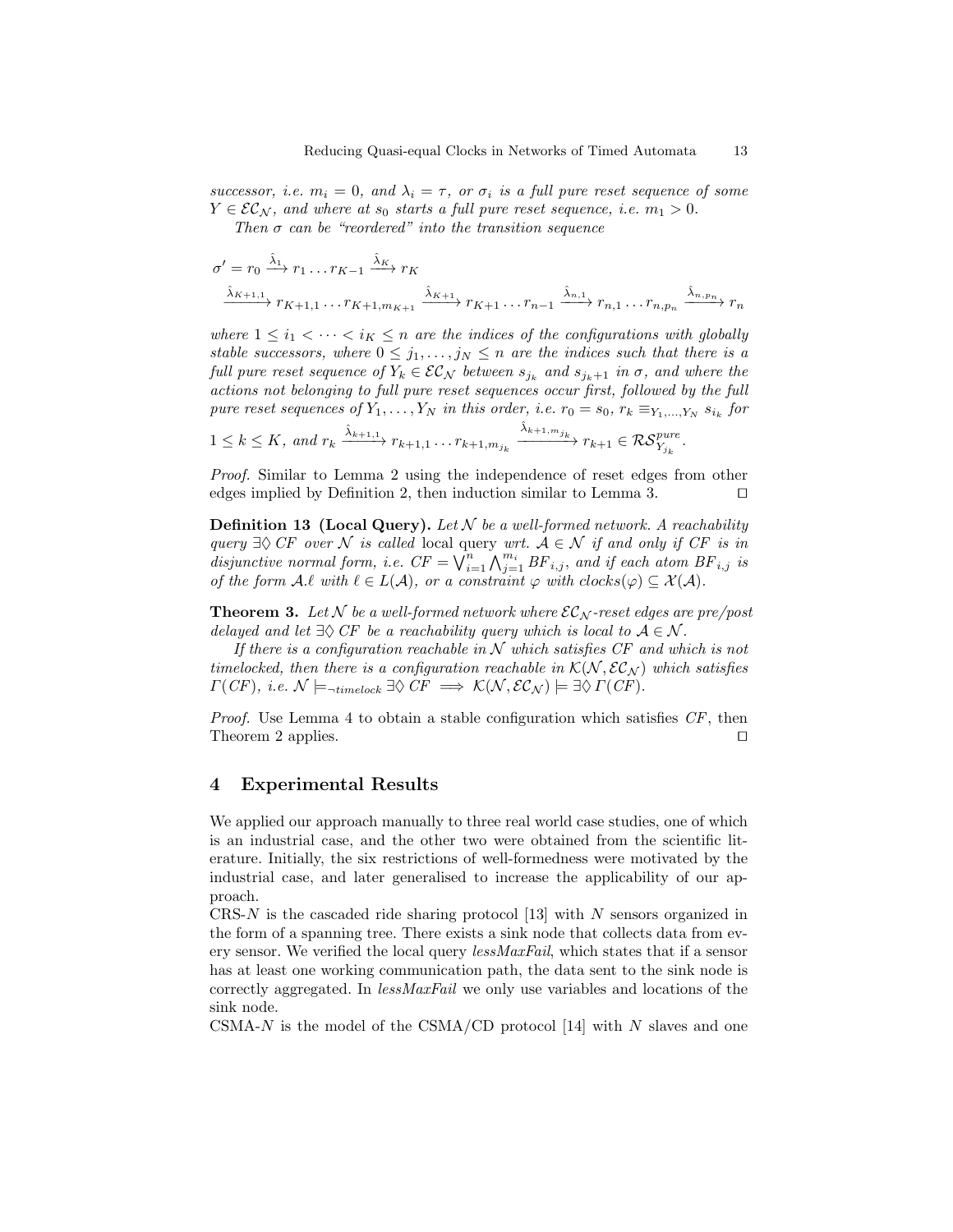

Table 1. Row 'Clk.' gives the number of clocks in the model, 'States' the number of visited states, 'M.' the memory usage in MB, and ' $t$  (s)' the runtime in seconds. (Env.: Intel i3, 2.3GHz, 3GB, Ubuntu 11.04, verifyta 4.1.3.4577 with default options.)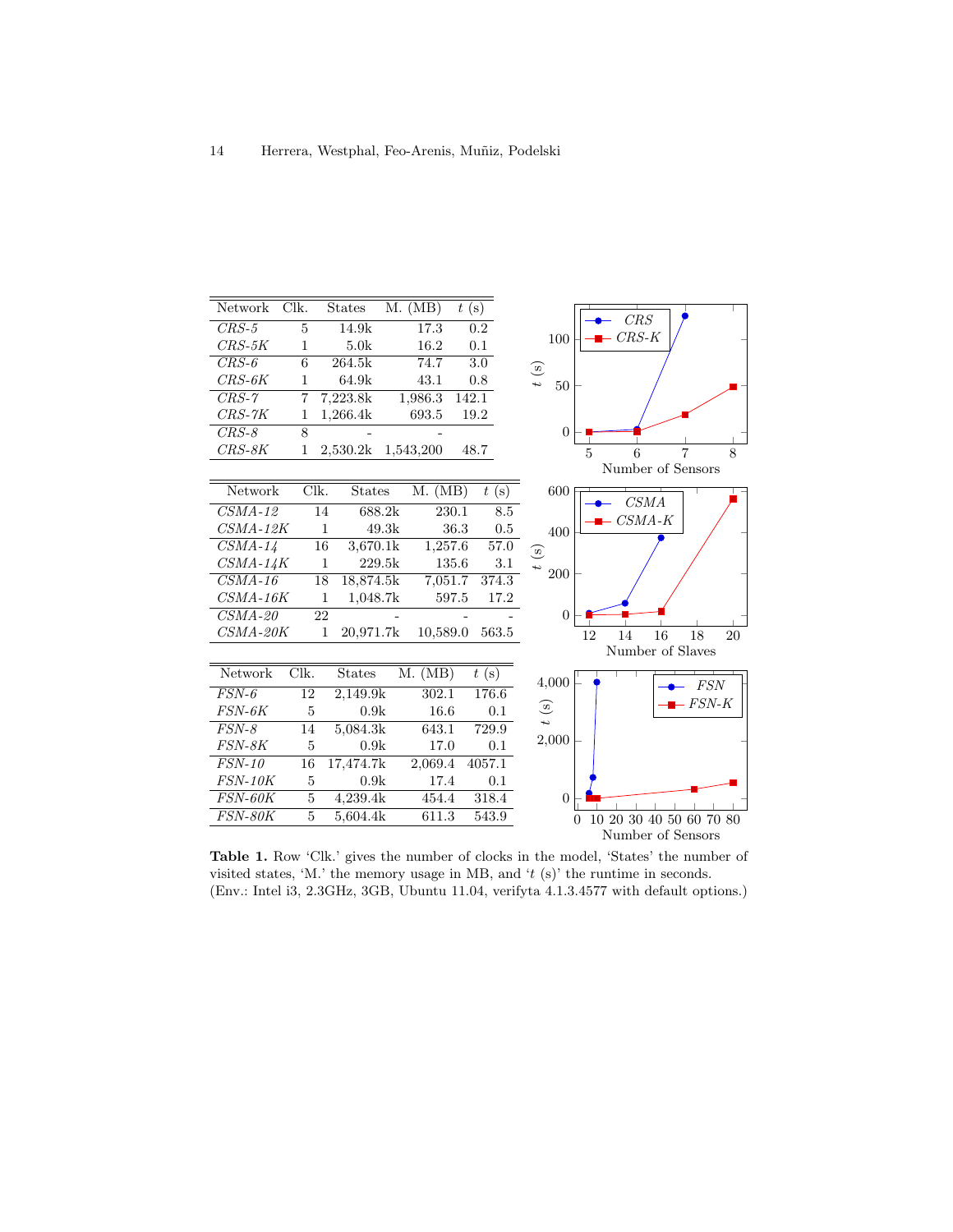master. We verified the local query *noCollision*, which states that no collision occurs when slaves send data to the master. We have represented the occurrence of collisions by a location of the master.

FSN-N is a custom TDMA-based wireless fire alarm system with N sensors [15]. We verified the local query 300seconds, which states that a sensor malfunction is detected by the central unit (main sensor) in at most 300 seconds. In this query we use a clock and a location from the central unit.

Table 1 gives the figures for verification before and after applying the transformation from Section 3.2, the latter figures are indicated by suffix  $K$  at the network name.

# 5 Conclusion and Future Work

We have presented a transformation approach to mechanically remove verification overhead from networks of timed automata where clocks in the real world are intended to be synchronized. We formally introduced the notion of quasiequal clocks to characterise such clocks. We propose a transformation that goes beyond simple syntactical replacement. We formally prove the correctness of our approach and define a class of timed automata networks and reachability queries for which it is applicable. Although well-formedness imposes a set of restrictions over the networks where we can apply our approach, this is reasonable since the semantics of well-formed networks are preserved after transformation, up to configurations where quasi-equal clocks have different valuations.

Experiments with real-world case studies show the feasibility of reducing clocks in networks of timed automata based on quasi-equal clocks. Significant gains in the computational cost of model checking using Uppaal for transformed models are achieved, once eliminated the unnecessary overhead caused when well-formed networks generate intermediate configurations by resetting quasiequal clocks one by one. We enable an increase in decoupling between modelling as a design and documentation activity, and model optimization for verification. Thus, the approach effectively narrows the gap between readable, maintainable models and model checking efficiency.

In the future, we would like to enlarge the spectrum of networks that can be treated by our approach by investigating relaxations of the well-formedness criteria presented. Additionally, we would like to extend the types of queries supported by the transformation by providing a broader syntax for validable queries beyond simple reachability. Finally, an automatic detection of quasiequal clocks would increase the mechanisation of our approach.